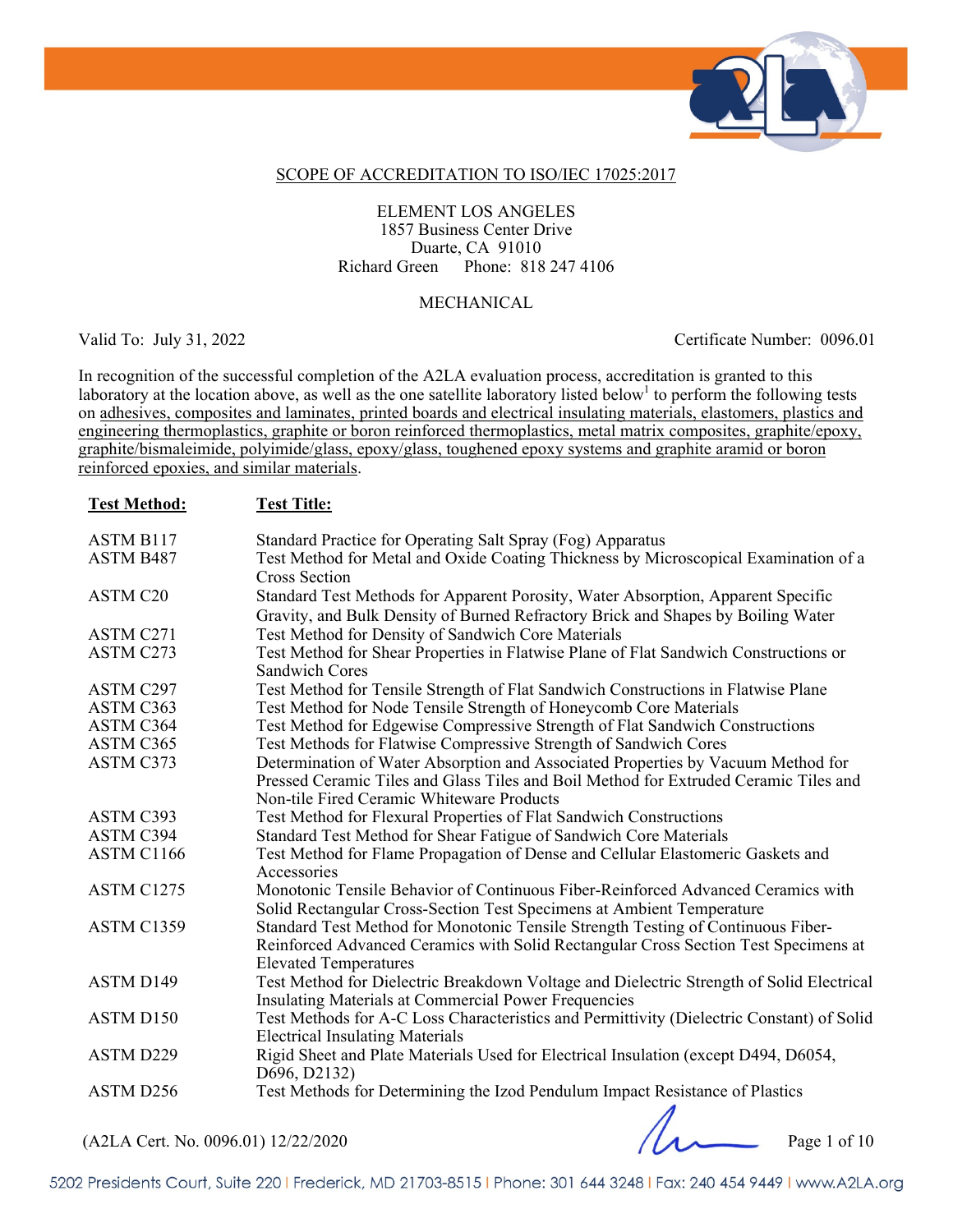| <b>Test Method:</b>           | <b>Test Title:</b>                                                                                                        |
|-------------------------------|---------------------------------------------------------------------------------------------------------------------------|
| ASTM D257                     | Test Methods for D-C Resistance or Conductance of Insulating Materials                                                    |
| ASTM D297                     | Test Method for Rubber Products – Chemical Analysis (Section 16.3)                                                        |
| ASTM D395                     | Rubber Property-Compression Set                                                                                           |
| ASTM D412                     | Test Methods for Vulcanized Rubber and Thermoplastic Rubbers and Thermoplastic                                            |
|                               | <b>Elastomers-Tension</b>                                                                                                 |
| ASTM D471                     | Test Method for Rubber Property-Effect of Liquids (Section 15 only)                                                       |
| ASTM D495                     | Test Method for High-Voltage, Low-Current, Dry Arc-Resistance of Solid Electrical                                         |
|                               | Insulation                                                                                                                |
| ASTM D568                     | Standard Test Method for Rate of Burning and/or Extent and Time of Burning of Flexible<br>Plastics in a Vertical Position |
| ASTM D570                     | Test Method for Water Absorption of Plastics                                                                              |
| <b>ASTM D575</b>              | Test Methods for Rubber Properties in Compression                                                                         |
| ASTM D618                     | Conditioning of Plastics for Testing                                                                                      |
| ASTM D621-64(88) <sup>2</sup> | Test Methods for Deformation of Plastics Under Load (Withdrawn 1994)                                                      |
| ASTM D624                     | Test Method for Tear Strength of Conventional Vulcanized Rubber and Thermoplastic                                         |
|                               | Elastomers (Die B & C)                                                                                                    |
| ASTM D635                     | Test Method for Rate of Burning and/or Extent and Time Burning of Self-Supporting                                         |
|                               | Plastics in a Horizontal Position                                                                                         |
| ASTM D638                     | Test Method for Tensile Properties of Plastics                                                                            |
| ASTM D646                     | Mass Per Unit Area of Paper and Paperboard of Aramid Papers (Basis Weight)                                                |
| <b>ASTM D648</b>              | Standard Test Method for Deflection Temperature of Plastics Under Flexural Load in the                                    |
|                               | <b>Edgewise Position</b>                                                                                                  |
| ASTM D695                     | Test Method for Compressive Properties of Rigid Plastics                                                                  |
| ASTM D732                     | Test Method for Shear Strength of Plastics by Punch Tool                                                                  |
| ASTM D747                     | Apparent Bending Modulus of Plastics by Means of a Cantilever Beam                                                        |
| ASTM D785                     | Rockwell Hardness of Plastics and Electrical Insulating Materials                                                         |
| ASTM D790                     | Test Methods for Flexural Properties of Unreinforced and Reinforced Plastics and                                          |
|                               | <b>Electrical Insulating Materials</b>                                                                                    |
| ASTM D792                     | Test Methods for Density and Specific Gravity (Relative Density) of Plastics by<br>Displacement (Method A)                |
| <b>ASTM D877</b>              | Test Method for Dielectric Breakdown Voltage of Insulating Liquids Using Disk                                             |
|                               | Electrodes                                                                                                                |
| <b>ASTM D882</b>              | Test Methods for Tensile Properties of Thin Plastic Sheeting                                                              |
| <b>ASTM D897</b>              | Standard Test Method for Tensile Properties of Adhesive Bonds                                                             |
| ASTM D903                     | Test Method for Peel or Stripping Strength of Adhesive Bonds                                                              |
| ASTM D924                     | Test Method for Dissipation Factor (or Power Factor) and Relative Permittivity                                            |
|                               | (Dielectric Constant) or Electrical Insulating Liquids                                                                    |
| ASTM D952                     | Test Method for Bond or Cohesive Strength of Sheet Plastics and Electrical Insulating                                     |
|                               | Materials                                                                                                                 |
| ASTM D953                     | Test Method for Bearing Strength of Plastics                                                                              |
| ASTM D991                     | Test Method for Rubber Property-Volume Resistivity of Electrically Conductive and                                         |
|                               | <b>Antistatic Products</b>                                                                                                |
| ASTM D1002                    | Test Method for Apparent Shear Strength of Single-Lap-Joint Adhesively Bonded Metal                                       |
| ASTM D1004                    | Specimens by Tension Loading (Metal-to-Metal)<br>Test Method for Initial Tear Resistance of Plastic Film and Sheeting     |
| ASTM D1043                    | Test Method for Stiffness Properties of Plastics as a Function of Temperature by Means                                    |
|                               | of a Torsion Test                                                                                                         |
| ASTM D1084                    | Standard Test Method for Viscosity of Adhesives                                                                           |
| ASTM D1169                    | Test Method for Specific Resistance (Resistivity) of Electrical Insulating Liquids                                        |
| ASTM D1200                    | Standard Test Method for Viscosity by Ford Viscosity Cup                                                                  |
| ASTM D1238                    | Test Method for Flow Rates of Thermoplastics by Extrusion Plastometer (Method A)                                          |
|                               |                                                                                                                           |

 $(A2LA$  Cert. No. 0096.01) 12/22/2020 Page 2 of 10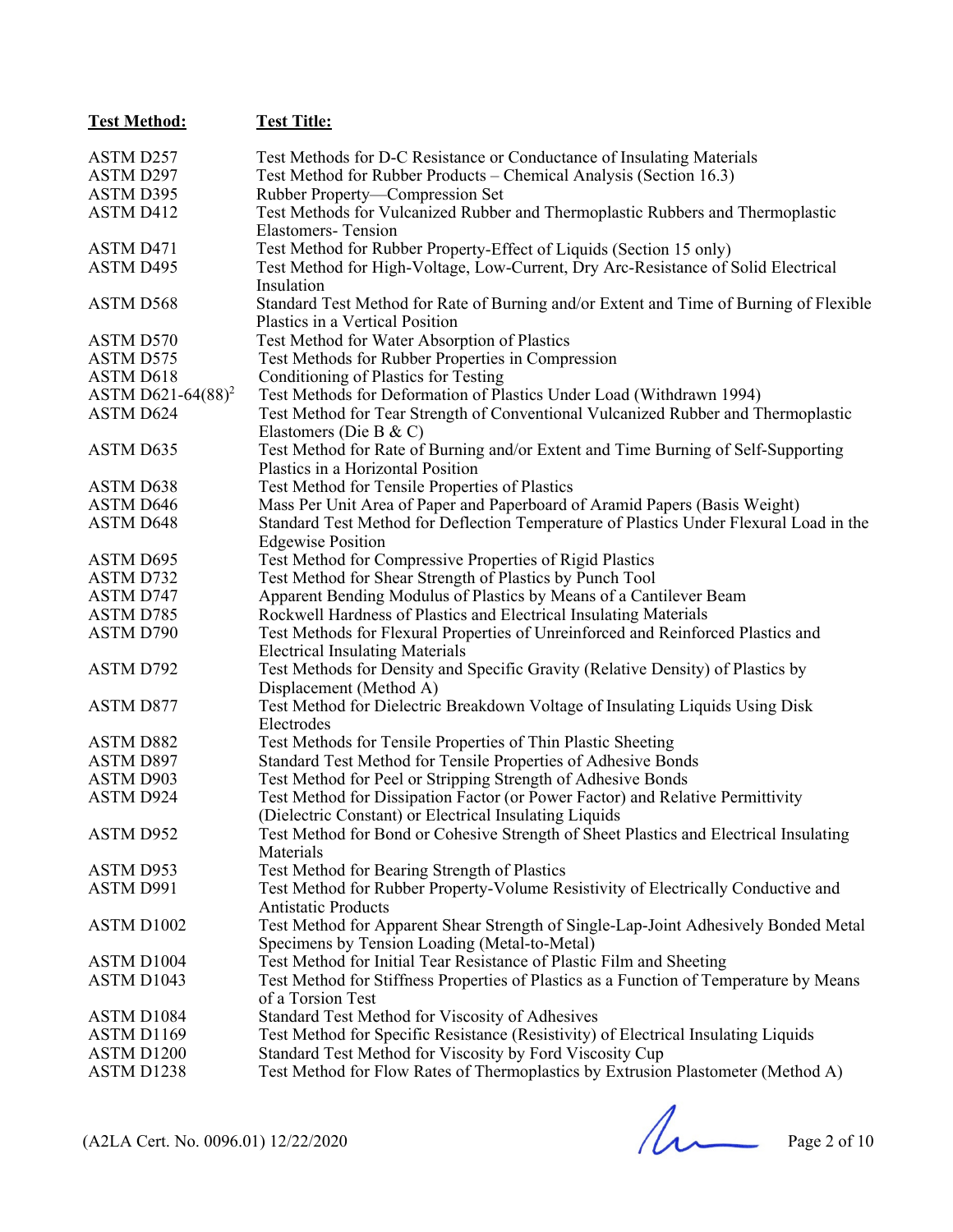| <b>Test Method:</b>                 | <b>Test Title:</b>                                                                        |
|-------------------------------------|-------------------------------------------------------------------------------------------|
| ASTM D1298                          | Test Method for Density, Relative Density, or API Gravity of Crude                        |
|                                     | Petroleum and Liquid Petroleum Products by Hydrometer Method                              |
| ASTM D1329                          | Test Method for Evaluating Rubber Property-Retraction at Lower                            |
|                                     | Temperatures (TR Test)                                                                    |
| ASTM D1364                          | Standard Test Method for Water in Volatile Solvents (Karl Fischer Reagent Titration       |
|                                     | Method)                                                                                   |
| ASTM D1414                          | Standard Test Methods for Rubber O-Rings (except D865, D573, D1415)                       |
| ASTM D1621                          | Test Method for Compressive Properties of Rigid Cellular Plastics                         |
| ASTM D1622                          | Test Method for Apparent Density of Rigid Cellular Plastics                               |
| ASTM D1623                          | Test Method for Tensile and Tensile Adhesion Properties of Rigid                          |
|                                     | <b>Cellular Plastics</b>                                                                  |
| ASTM D1708                          | Test Method for Tensile Properties of Plastics by Use of Microtensile Specimens           |
| ASTM D1781                          | Test Method for Climbing Drum Peel for Adhesives                                          |
| ASTM D1824                          | Test Method for Apparent Viscosity of Plastisols and Organosols at Low                    |
|                                     | <b>Shear Rates</b>                                                                        |
| ASTM D1876                          | Test Method for Peel Resistance of Adhesives (T-Peel Test)                                |
| ASTM D1938                          | Standard Test Method for Tear-Propagation Resistance (Trouser Tear) of Plastic Film and   |
|                                     | Thin Sheeting by Single-Tear Method                                                       |
| ASTM D2095                          | Test Method for Tensile Strength of Adhesives by Means of Bar and Rod Specimens           |
| ASTM D2126                          | Standard Test Method for Response of Rigid Cellular Plastics to Thermal and Humid         |
|                                     | Aging                                                                                     |
| ASTM D2240                          | Test Method for Rubber Property-Durometer Hardness (Shore A & D)                          |
| ASTM D2295                          | Test Method for Strength Properties of Adhesives in Shear by Tension Loading at           |
|                                     | Elevated Temperatures (Metal-to-Metal)                                                    |
| ASTM D2344                          | Test Method for Apparent Interlaminar Shear Strength of Parallel Fiber Composites by      |
|                                     | Short-Beam Method                                                                         |
| ASTM D2520                          | Test Method for Complex Permittivity (Dielectric Constant) of Solid Electrical Insulating |
|                                     | Materials at Microwave Frequencies and Temperatures to 1650 °C                            |
| ASTM D2557                          | Test Method for Tensile-Shear Strength of Adhesives in the Subzero Temperature Range      |
|                                     | from (-267.8 to -55) °C or (-450 to -67) °F                                               |
| ASTM D2583                          | Test Method for Indentation Hardness of Rigid Plastics by Means of a Barcol Impressor     |
| ASTM D2584                          | Test Method for Ignition Loss of Cured Reinforced Resins                                  |
| ASTM D2734                          | Void Content of Reinforced Plastics                                                       |
| ASTM D2857                          | Standard Practice for Dilute Solution Viscosity of Polymers                               |
| ASTM D2919                          | Test Method for Determining Durability of Adhesive Joints Stressed in Shear by Tension    |
|                                     | Loading                                                                                   |
| ASTM D3039                          | Test Method for Tensile Properties of Polymer Matrix Composite Materials                  |
| ASTM D3163                          | Test Method for Determining Strength of Adhesively Bonded Rigid Plastic Lap-Shear         |
|                                     | Joints in Shear by Tension Loading                                                        |
| ASTM D3164                          | Test Method for Strength Properties of Adhesively Bonded Plastic Lap-Shear Sandwich       |
|                                     | Joints in Shear by Tension Loading                                                        |
| ASTM D3165                          | Test Method for Strength Properties of Adhesives in Shear by Tension Loading of Single-   |
|                                     | Lap-Joint Laminated Assemblies                                                            |
| ASTM D3166                          | Standard Test Method for Fatigue Properties of Adhesives in Shear by Tension Loading      |
| ASTM D3167                          | (Metal/Metal)<br>Test Method for Floating Roller Peel Resistance of Adhesives             |
| ASTM D3171                          | Test Method for Fiber Content of Resin-Matrix Composites by Matrix Digestion (Method      |
|                                     | A, B, and G                                                                               |
| ASTM D3330                          | Test Method for Peel Adhesion of Pressure-Sensitive Tape                                  |
| ASTM D3359                          | Test Methods for Measuring Adhesion by Tape Test                                          |
|                                     |                                                                                           |
|                                     |                                                                                           |
| (A2LA Cert. No. 0096.01) 12/22/2020 | Page 3 of 10                                                                              |
|                                     |                                                                                           |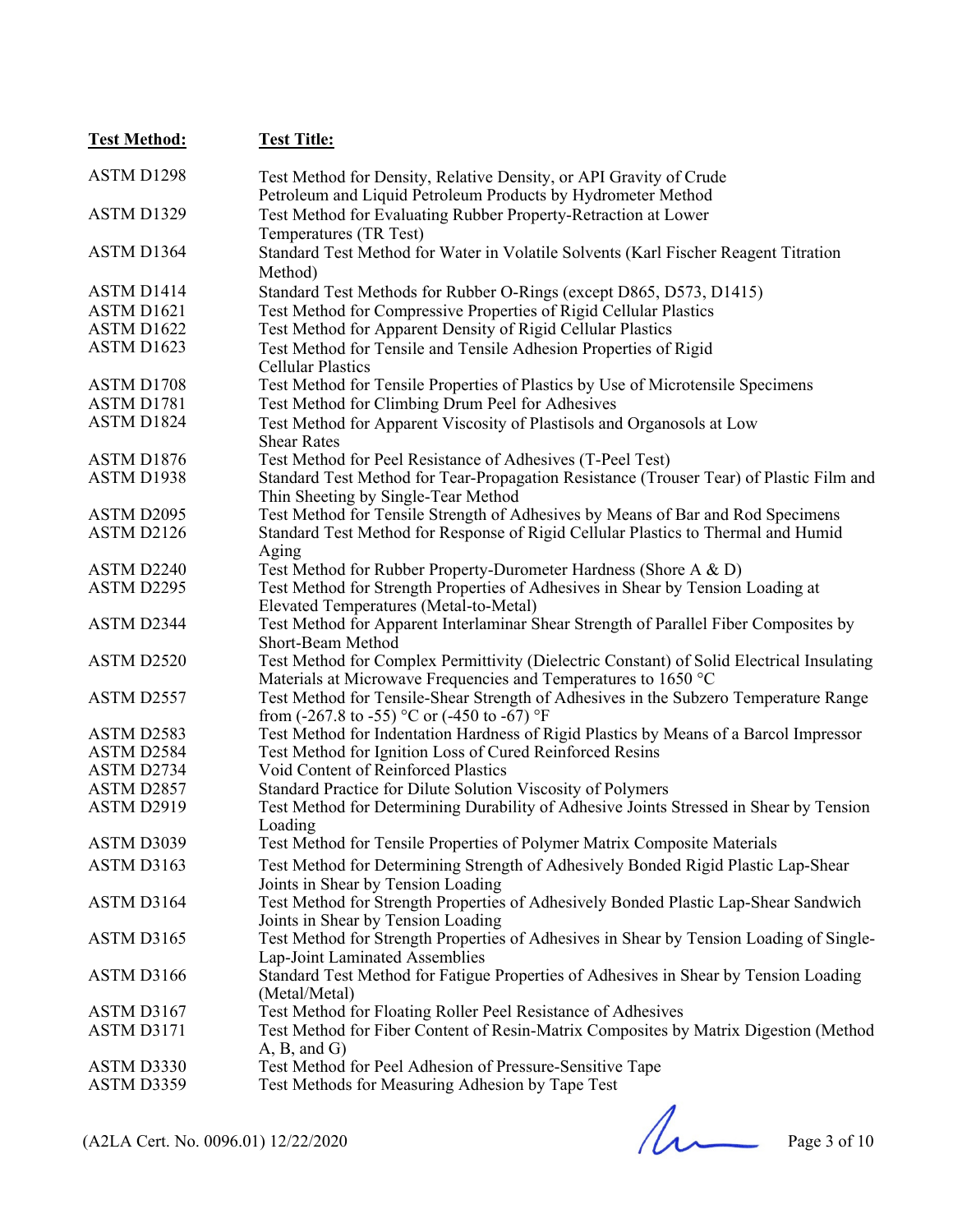| <b>Test Method:</b>        | <b>Test Title:</b>                                                                                                                         |
|----------------------------|--------------------------------------------------------------------------------------------------------------------------------------------|
| ASTM D3386-00 <sup>2</sup> | Test Method of Coefficient of Linear Thermal Expansion of Electrical Insulating<br>Materials (Withdrawn 2005)                              |
| ASTM D3410/3410M           | Test Method for Compressive Properties of Polymer Matrix Composite Materials with<br>Unsupported Gage Section by Shear Loading             |
| ASTM D3417-99 <sup>2</sup> | Test Method for Enthalpies of Fusion and Crystallization of Polymers by Differential<br>Scanning Calorimetry (DSC) (Withdrawn 2004)        |
| ASTM D3418                 | Test Method for Transition Temperatures of Polymers by Thermal Analysis                                                                    |
| ASTM D3433                 | Standard Test Method for Fracture Strength in Cleavage of Adhesives in Bonded Metal<br>Joints                                              |
| ASTM D3479                 | Test Methods for Tension-Tension Fatigue of Oriented Fiber, Resin Matrix Composites                                                        |
| ASTM D3518                 | Practice for In-Plane Shear Stress-Strain Response of Unidirectional Polymer Matrix<br>Composite Materials by Tensile Test of ±45 Laminate |
| ASTM D3528                 | Test Method for Strength Properties of Double Lap Shear Adhesive Joints by Tension<br>Loading                                              |
| ASTM D3529                 | Test Method for Resin Solids Content of Epoxy-Matrix Prepreg by Matrix Dissolution                                                         |
| ASTM D3530                 | Test Method for Volatiles Content of Epoxy-Matrix Prepreg                                                                                  |
| ASTM D3531                 | Test Method for Resin Flow of Carbon Fiber-Epoxy Prepreg                                                                                   |
| ASTM D3532                 | Test Method for Gel Time of Carbon Fiber-Epoxy Prepreg                                                                                     |
| ASTM D3552                 | Standard Test Method for Tensile Properties of Fiber Reinforced metal Matrix<br>Composites                                                 |
| ASTM D3759                 | Test Method for Breaking Strength and Elongation of Pressure Sensitive Tape                                                                |
| ASTM D3776                 | Standard Test Method for Mass Per Unit Area (Weight) of Fabric                                                                             |
| ASTM D3846                 | Test Method for In-Plane Shear Strength of Reinforced Plastics                                                                             |
| ASTM D3850                 | Test Method for Rapid Thermal Degradation of Solid Electrical Insulating Materials by<br>Thermogravimetric Method                          |
| ASTM D3895                 | Standard Test Method for Oxidative-Induction Time of Polyolefins by Differential<br><b>Scanning Calorimetry</b>                            |
| ASTM D3914                 | Standard Test Method for In-Plane Shear Strength of Pultruded Glass-Reinforced Plastic<br>Rod                                              |
| ASTM D3916                 | Standard Test Method for Tensile Properties of Pultruded Glass-Fiber-Reinforced Plastic<br>Rod                                             |
| ASTM D4065                 | Standard Practice for Plastics: Dynamic Mechanical Properties: Determination and<br><b>Report of Procedures</b>                            |
| ASTM D4255                 | In-Plane Shear Properties of Polymer Matrix Composite Materials by the Rail Shear<br>Method                                                |
| ASTM D4475                 | Test Method for Apparent Horizontal Shear Strength of Pultruded Reinforced Plastic<br>Rods by the Short-Beam Method                        |
| ASTM D4496                 | Test Method for D-C Resistance or Conductance of Moderately Conductive Materials                                                           |
| ASTM D4591                 | Test Method for Determining Temperatures and Heats of Transitions of Fluoropolymers<br>by Differential Scanning Calorimetry                |
| ASTM D4804                 | Standard Test Method for Determining the Flammability Characteristics of Nonrigid<br><b>Solid Plastics</b>                                 |
| ASTM D4812                 | Standard Test Method for Unnotched Cantilever Beam Impact Resistance of Plastics                                                           |
| ASTM D5023                 | Test Method for Plastics: Dynamic Mechanical Properties: In Flexure<br>(Three-Point Bending)                                               |
| ASTM D5024                 | Test Method for Plastics: Dynamic Mechanical Properties: In Compression                                                                    |
| ASTM D5026                 | Test Method for Plastics: Dynamic Mechanical Properties: In Tension                                                                        |
| ASTM D5035                 | Breaking Force and Elongation of Textile Fabrics (Strip Method)                                                                            |
| ASTM D5083                 | Tensile Properties of Reinforced Thermosetting Plastics Using Straight Sided Specimens                                                     |
| ASTM D5229                 | Standard Test Method for Moisture Absorption Properties and Equilibrium Conditioning<br>of Polymer Matrix Composite Materials              |

 $(A2LA$  Cert. No. 0096.01) 12/22/2020 Page 4 of 10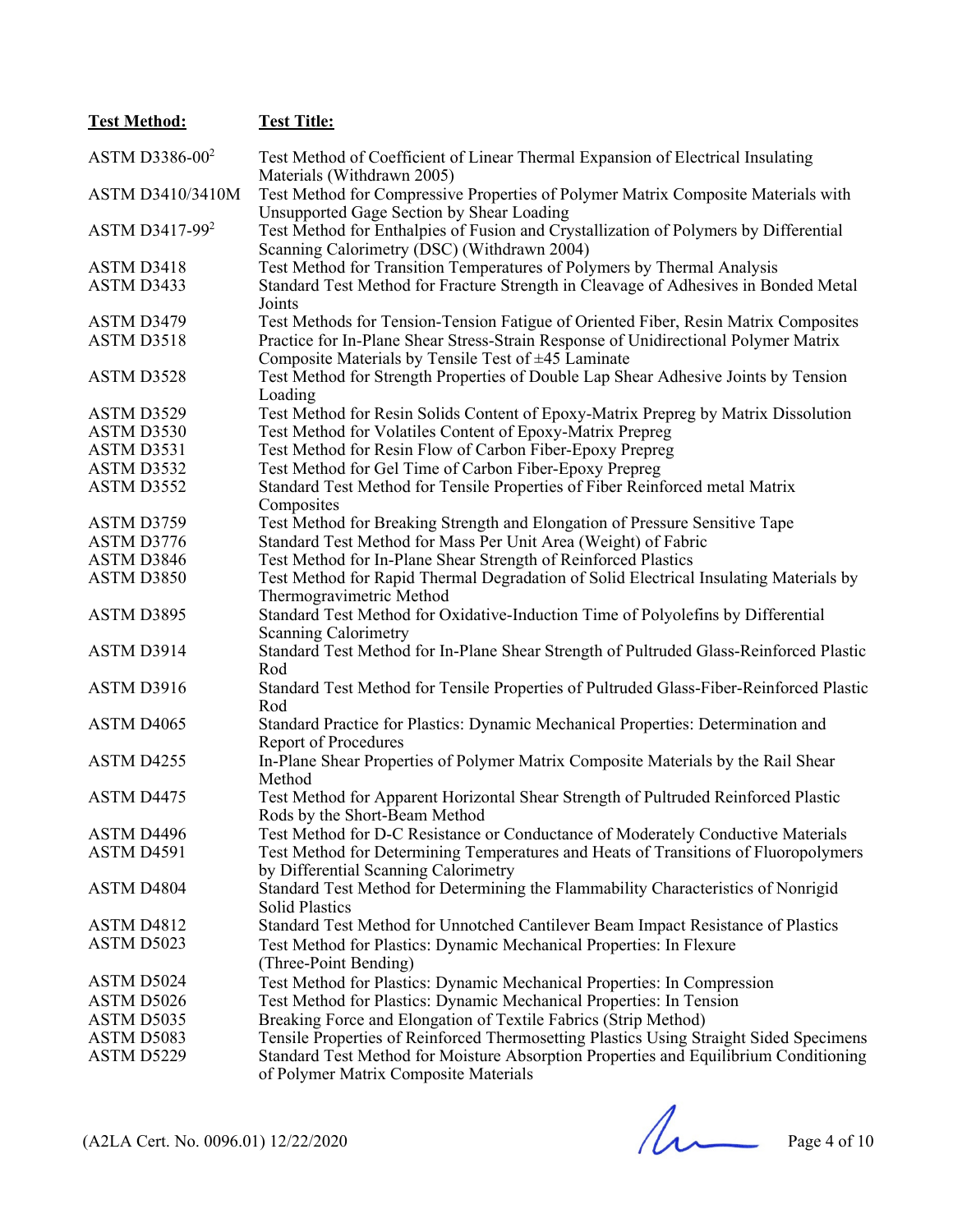| <b>Test Method:</b> | <b>Test Title:</b>                                                                                                                                                               |
|---------------------|----------------------------------------------------------------------------------------------------------------------------------------------------------------------------------|
| ASTM D5379          | Test Method for Shear Properties of Composite Materials by the V- Notched Beam<br>Method                                                                                         |
| ASTM D5420          | Test Method for Impact Resistance of Flat, Rigid Plastic Specimen by Means of a Striker<br>Impacted by a Falling Weight (Gardner Impact)                                         |
| ASTM D5467          | Test Method for Compressive Properties of Unidirectional Polymer Matrix Composites<br>Using a Sandwich Beam                                                                      |
| ASTM D5528          | Mode I Interlaminar Fracture Toughness of Unidirectional Fiber Reinforced Polymer<br>Matrix Composite                                                                            |
| ASTM D5628          | Standard Test Method for Impact Resistance of Flat, Rigid Plastic Specimens by Means<br>of a Falling Dart (Tup or Falling Mass)                                                  |
| ASTM D5656          | Test Method for Thick Adherend Metal Lap-Shear Joints for Determination of the Stress-<br>Strain Behavior of Adhesives in Shear by Tension Loading                               |
| ASTM D5766          | Open Hole Tensile Strength of Polymer Matrix Composite Laminates                                                                                                                 |
| ASTM D5868          | Test Method for Lap Shear Adhesion for Fiber Reinforced Plastic (FRP) Bonding                                                                                                    |
| ASTM D5961          | Test Method for Bearing Response of Polymer Matrix Composite Laminates                                                                                                           |
| ASTM D6110          | Test Method for Determining the Charpy Impact Resistance of Notched Specimens of<br>Plastics                                                                                     |
| ASTM D6264          | Test Method for Measuring the Damage Resistance of a Fiber-Reinforced Polymer-<br>Matrix Composite to a Concentrated Quasi-Static Indentation Force                              |
| ASTM D6267          | Standard Test Method for Apparent Viscosity of Hydrocarbon Resins at Elevated<br>Temperatures<br>Test Method for Flexural Properties of Unreinforced and Reinforced Plastics and |
| ASTM D6272          | Electrical Insulating Materials by Four-Point Bending                                                                                                                            |
| ASTM D6413          | Flame Resistance of Textiles (Vertical Test)                                                                                                                                     |
| ASTM D6415          | Test Method for Measuring the Curved Beam Strength of a Fiber Reinforced Polymer                                                                                                 |
|                     | Composite                                                                                                                                                                        |
| ASTM D6484          | Test Method for Open-Hole Compressive Strength of Polymer Matrix Composite<br>Laminates                                                                                          |
| ASTM D6641          | Test Method for Determining the Compressive Properties of Polymer Matrix Composite<br>Laminate Using a Combined Loading Compression (CLC) Test Fixture                           |
| ASTM D6671          | Mixed Mode I-Mode II Interlaminar Fracture Toughness of Unidirectional Fiber<br>Reinforced Polymer Matrix Composites                                                             |
| ASTM D6742          | Filled Hole Tension and Compression Testing of Polymer Matrix Composites                                                                                                         |
| ASTM D6862          | 90 Degree Peel Resistance of Adhesives                                                                                                                                           |
| ASTM D6869          | Standard Test Method for Coulometric and Volumetric Determination of Moisture in<br>Plastics Using the Karl Fischer Reaction (the Reaction of Iodine with Water)                 |
| ASTM D7028          | Test Method for Glass Transition Temperature (DMA Tg) of Polymer Matrix Composites<br>by Dynamic Mechanical Analysis (DMA)                                                       |
| ASTM D7078          | Test Method for Shear Properties of Composite Materials by V-Notched Rail Shear<br>Method                                                                                        |
| ASTM D7136          | Test Method for Measuring the Damage Resistance of a Fiber-Reinforced Polymer<br>Matrix Composite to a Drop-Weight Impact Event                                                  |
| ASTM D7137          | Test Method for Compressive Residual Strength Properties of Damaged Polymer Matrix<br><b>Composite Plates</b>                                                                    |
| ASTM D7248          | Standard Test Method for Bearing/Bypass Interaction Response of Polymer Matrix<br><b>Composite Laminates Using 2-Fastener Specimens</b>                                          |
| ASTM D7249          | Test Method for Facing Properties of Sandwich Constructions by Long Beam Flexure                                                                                                 |
| ASTM D7250          | Practice for Determining Sandwich Beam Flexural and Shear Stiffness                                                                                                              |
| ASTM D7264          | Test Method for Flexural Properties of Polymer Matrix Composite<br>Materials                                                                                                     |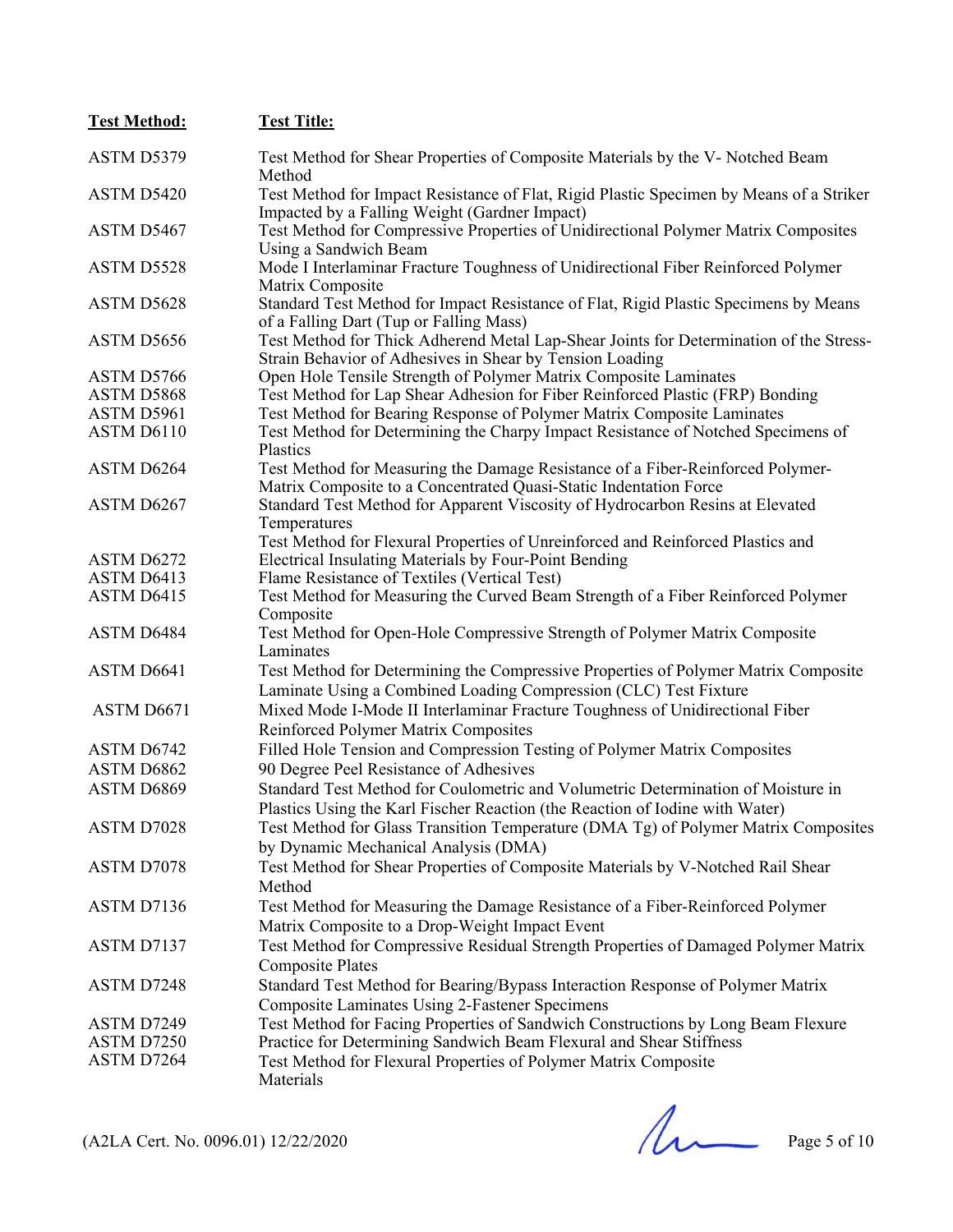| <b>Test Method:</b>                 | <b>Test Title:</b>                                                                                                                                                |
|-------------------------------------|-------------------------------------------------------------------------------------------------------------------------------------------------------------------|
| ASTM D7291                          | Test Method for Through-Thickness "Flatwise" Tensile Strength and Elastic Modulus of                                                                              |
|                                     | a Fiber-Reinforced Polymer Matrix Composite Material                                                                                                              |
| ASTM D7332                          | Test Method for Measuring the Fastener Pull-Through Resistance of a Fiber-Reinforced                                                                              |
|                                     | Polymer Matrix Composite                                                                                                                                          |
| ASTM D7426                          | Test Method for Assignment of the DSC Procedure for Determining Tg of a Polymer or                                                                                |
|                                     | an Elastomeric Compound                                                                                                                                           |
| ASTM D7565                          | Determining Tensile Properties of Fiber Reinforced Polymer Matrix Composites Used for                                                                             |
|                                     | Strengthening of Civil Structures                                                                                                                                 |
| <b>ASTM D7615/ASTM</b>              | Standard Practice for Open-Hole Fatigue Response of Polymer Matrix Composite                                                                                      |
| D7615M                              | Laminates                                                                                                                                                         |
| ASTM D7616                          | Apparent Overlap Splice Shear Strength Properties of Wet Lay-Up Fiber-Reinforced                                                                                  |
|                                     | Polymer Matrix Composites Used for Strengthening Civil Structures                                                                                                 |
| ASTM D7766                          | Damage Resistance Testing of Sandwich Constructions                                                                                                               |
| ASTM D7905                          | Standard Test Method for Determination of the Mode II Interlaminar Fracture Toughness                                                                             |
|                                     | of Unidirectional Fiber-Reinforced Polymer Matrix Composites                                                                                                      |
| ASTM D7956                          | Standard Practice for Compressive Testing of Thin Damaged Laminates Using a                                                                                       |
|                                     | Sandwich Long Beam Flexure Specimen                                                                                                                               |
| <b>ASTME3</b>                       | Practice for Preparation of Metallographic Specimens                                                                                                              |
| ASTM E595                           | Standard Test Method for Total Mass Loss and Collected Volatile Condensable Materials                                                                             |
|                                     | from Outgassing in a Vacuum Environment                                                                                                                           |
| ASTM E662<br>ASTM E831              | Test Method for Specific Optical Density of Smoke Generated by Solid Materials<br>Test method for Linear Thermal Expansion of Solid Materials by Thermomechanical |
|                                     | Analysis                                                                                                                                                          |
| ASTM E990                           | Standard Specifications for Core-Splice Adhesive for Honeycomb Sandwich Structural                                                                                |
|                                     | Panels (Except Water Migration)                                                                                                                                   |
| ASTM E1131                          | Test Method for Compositional Analysis by Thermogravimetry                                                                                                        |
| ASTM E1252                          | Standard Practice for General Techniques for Obtaining Infrared Spectra for Qualitative                                                                           |
|                                     | Analysis                                                                                                                                                          |
| ASTM E1269                          | Determining Specific Heat Capacity by DSC                                                                                                                         |
| ASTM E1356                          | Test Method for Glass Transition Temperatures by Differential Scanning Calorimetry or                                                                             |
|                                     | Differential Thermal Analysis (DSC Only)                                                                                                                          |
| ASTM E1545                          | Test Method for Assignment of the Glass Transition Temperature by Thermomechanical                                                                                |
| ASTM E1640                          | Analysis<br>Test Method for Assignment of the Glass Transition Temperature by DMA                                                                                 |
| ASTM E1952                          | Standard Test Method for Thermal Conductivity and Thermal Diffusivity by Modulated                                                                                |
|                                     | Temperature Differential Scanning Calorimetry                                                                                                                     |
| ASTM E2004                          | Test Method for Facing Cleavage of Sandwich Panels                                                                                                                |
| <b>ASTM E2160</b>                   | Standard Test Method for Heat Reaction of Thermally Reactive Materials by Differential                                                                            |
|                                     | <b>Scanning Calorimetry</b>                                                                                                                                       |
| ASTM $F814-84b^2$                   | Test Method for Specific Optical Density of Smoke Generated by Solid Materials for                                                                                |
|                                     | Aerospace Applications (Withdrawn 1995)                                                                                                                           |
| ASTM G154                           | Practice for Operating Fluorescent Light Apparatus for UV Exposure of Nonmetallic                                                                                 |
|                                     | Materials                                                                                                                                                         |
| <b>BS EN 2564</b>                   | Aerospace Series-Carbon Fibre Laminates - Determination of Fibre, Resin, and Void                                                                                 |
| <b>BS EN 6032</b>                   | Contents<br>Aerospace Series - Fibre Reinforced Plastics - Test Method- Determination of the Glass                                                                |
|                                     | <b>Transition Temperatures</b>                                                                                                                                    |
| <b>BS EN 6033</b>                   | Aerospace Series - Carbon Fibre Reinforced Plastics - Test Method - Determination of                                                                              |
|                                     | Interlaminar Fracture Toughness Energy - Model I - GIC                                                                                                            |
| <b>BS EN 6034</b>                   | Aerospace Series - Carbon Fibre Reinforced Plastics - Test Method - Determination of                                                                              |
|                                     | Interlaminar Fracture Toughness Energy - Model II - GIIC                                                                                                          |
|                                     |                                                                                                                                                                   |
|                                     |                                                                                                                                                                   |
| (A2LA Cert. No. 0096.01) 12/22/2020 | Page 6 of 10                                                                                                                                                      |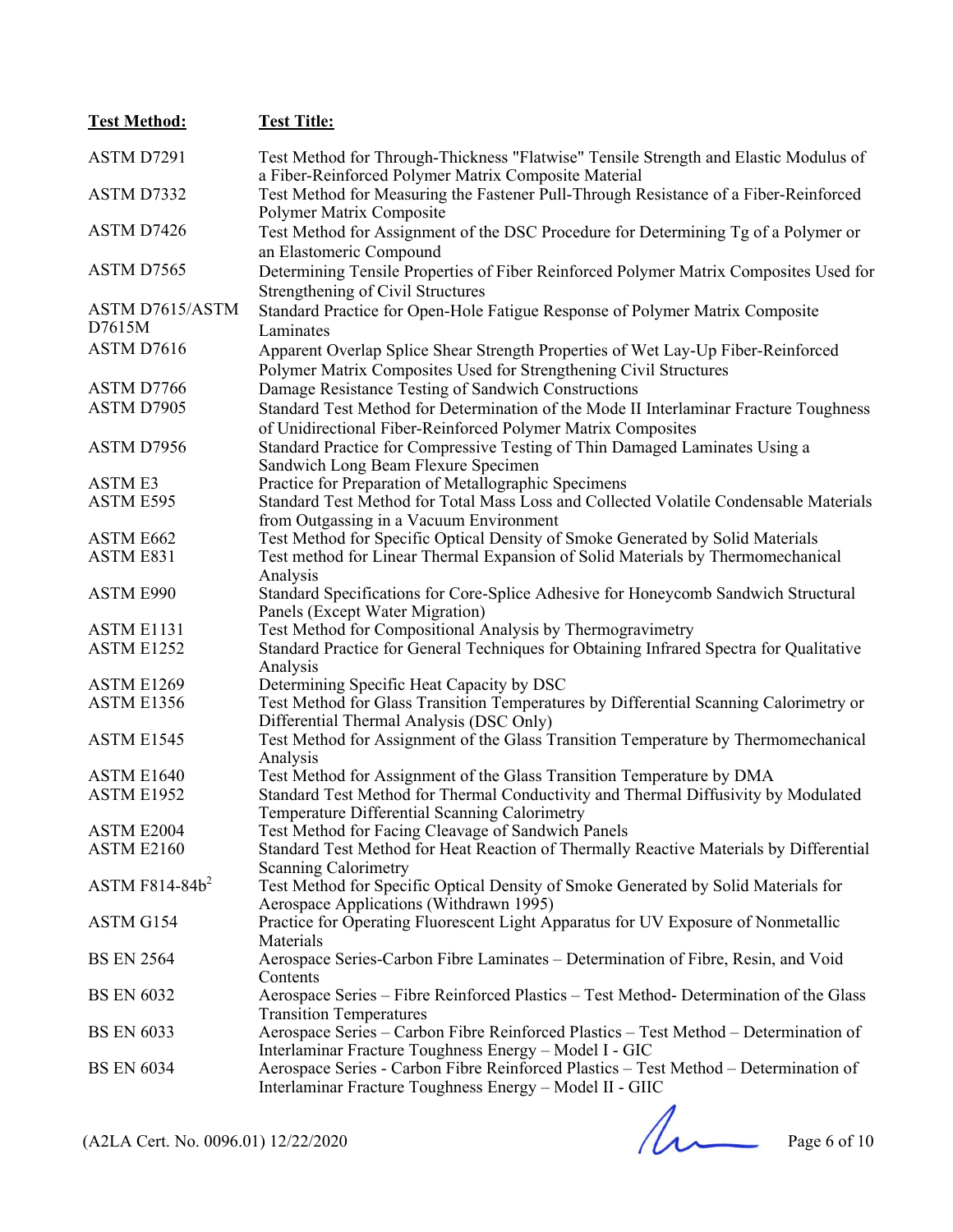| <b>Test Method:</b><br><b>Test Title:</b> |                                                                                                                                                                                        |
|-------------------------------------------|----------------------------------------------------------------------------------------------------------------------------------------------------------------------------------------|
| <b>BS EN 6040</b>                         | Aerospace Series – Non-Metallic Materials – Test Method – Analysis of Thermoset<br>Systems by High Performance Liquid Chromatography (HPLC) – Qualitative Only                         |
| <b>ISO 178</b>                            | Plastics – Determination of Flexural Properties                                                                                                                                        |
| <b>ISO 179</b>                            | Plastics – Determination of Charpy Impact Properties – Part 1: Non-instrumental Impact<br>Test                                                                                         |
| <b>ISO 527</b>                            | Plastics – Determination of Tensile Properties                                                                                                                                         |
| <b>ISO 760</b>                            | Determination of Water - Karl Fischer Method                                                                                                                                           |
| <b>ISO 844</b>                            | Rigid Cellular Plastics – Determination of Compression Properties                                                                                                                      |
| ISO 1817                                  | Rubber, Vulcanized or Thermoplastic - Determination of the Effect of Liquids                                                                                                           |
| ISO 1926                                  | Rigid Cellular Plastics – Determination of Tensile Properties                                                                                                                          |
| ISO 14125                                 | Fibre-Reinforced Plastic Composites - Determination of the Flexural Properties                                                                                                         |
| ISO 14126                                 | Fibre-Reinforced Plastic Composites – Determination of Compressive Properties in the<br>In-Plane Direction                                                                             |
| ISO 14129                                 | Fibre-Reinforced Plastic Composites - Determination of the In-Plane Shear Strain<br>Response, including the In-Plane Shear Modulus and Strength by the $\pm$ 45 Tension Test<br>Method |
| DOT:                                      |                                                                                                                                                                                        |
| DOT FMVSS 302                             | Department of Transportation Motor Vehicle Safety Standard Flammability of Interior<br>Materials                                                                                       |
| FAA:                                      |                                                                                                                                                                                        |
| FAR 25.853                                | Airworthiness Standards: Transport Category Airplanes, Fire Protection, Compartment<br>Interiors, Appendix F, Part I, IV, and V                                                        |
| Boeing:                                   |                                                                                                                                                                                        |
| <b>BSS 7230</b>                           | Determination of Flammability Properties of Aircraft Materials                                                                                                                         |
| <b>BSS 7238</b>                           | Test Method for Smoke Generation by Materials on Combustion                                                                                                                            |
| <b>BSS 7239</b>                           | Test Method for Toxic Gas Generation by Materials on Combustion                                                                                                                        |
| <b>BSS 7322</b>                           | Boeing Specification Support Standard, Ohio State University Calorimeter Heat Release,<br>Determination of                                                                             |
| Airbus:                                   |                                                                                                                                                                                        |
| <b>AITM 2.0002</b>                        | Resistance of Materials When Tested According to the 12 s or 60 s Vertical Bunsen<br><b>Burner Test</b>                                                                                |
| <b>AITM 2.0003</b>                        | Flammability of Non-metallic Materials, - Small Burner Test, Horizontal                                                                                                                |
| <b>AITM 2.0004</b>                        | Flammability of Non-metallic Materials, - Small Burner Test, 45 degrees                                                                                                                |
|                                           |                                                                                                                                                                                        |
| AITM 2.0005                               | Flammability of Non-metallic Materials, - Small Burner Test, 60 degrees                                                                                                                |
| <b>AITM 2.0006</b>                        | Determination of Heat Release and Heat Release Rate of Aircraft Materials                                                                                                              |
| AITM 2.0007                               | Determination of Specific Optical Smoke Density of Component Parts or Sub-Assemblies<br>of Aircraft Interior                                                                           |
| <b>AITM 2.0008</b>                        | Determination of Specific Optical Smoke Density of Wire/Cable Insulation                                                                                                               |
| <b>AITM 2.0038</b>                        | Flammability of Heat Shrinkable Tubing's, - Small Burner Test, 60 degrees                                                                                                              |
| AITM 3.0005                               | Determination of Specific Gas Components of Smoke Generated by Component Parts or<br>Sub-Assemblies of Aircraft Interior                                                               |
|                                           |                                                                                                                                                                                        |

 $(A2LA$  Cert. No. 0096.01) 12/22/2020 Page 7 of 10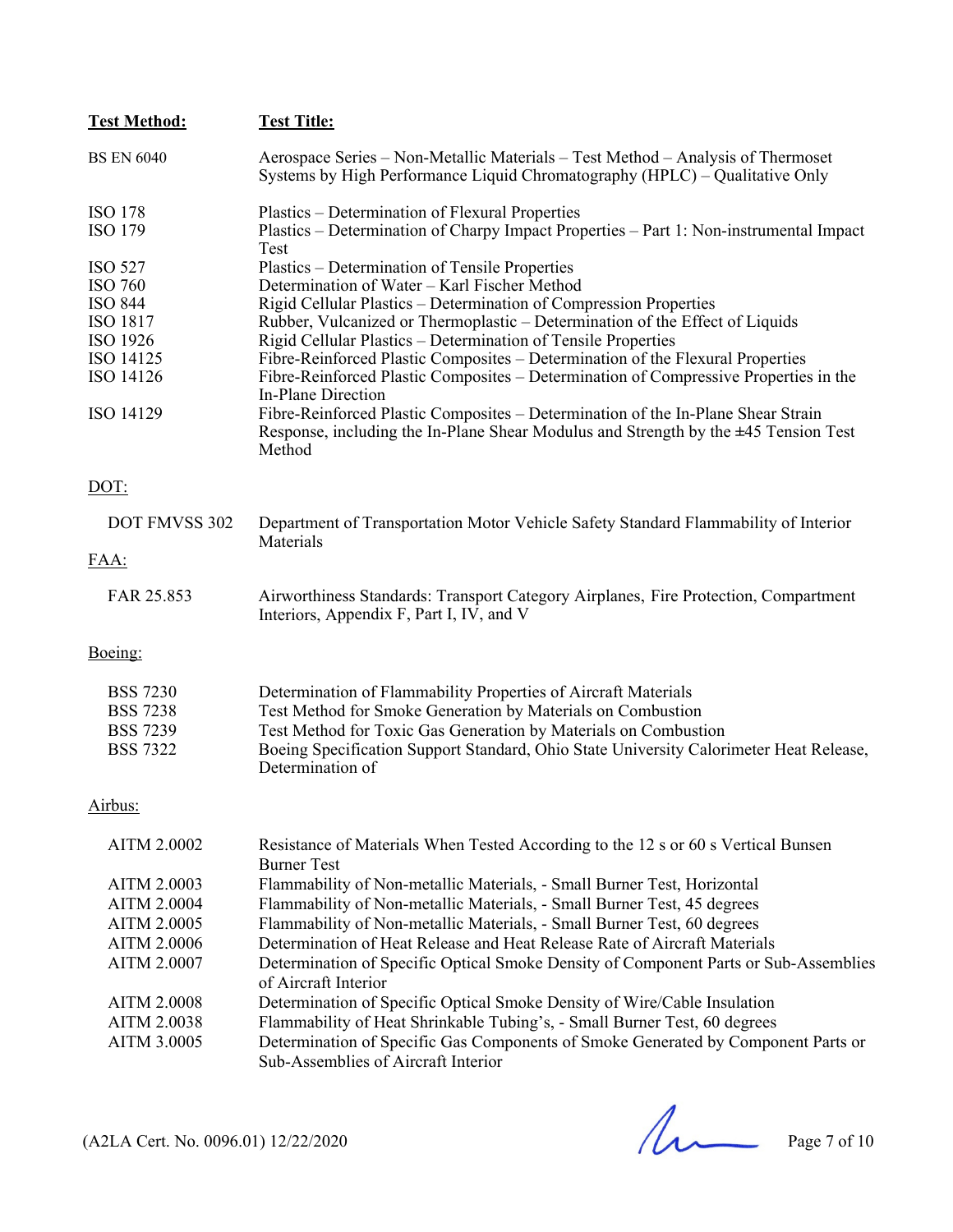#### **Test Method: Test Title:**

Military Standards:

| MIL-STD-810 | Environmental Engineering Considerations and Laboratory Tests: |
|-------------|----------------------------------------------------------------|
| Method 501  | High Temperature                                               |
| Method 502  | Low Temperature                                                |
| Method 507  | Humidity                                                       |
| MIL-STD-202 | Test Methods for Electronic and Electrical Component Parts:    |
| Method 103  | Humidity (Steady State)                                        |
| Method 104  | Immersion (Method A)                                           |
| Method 108  | Life (at Elevated Ambient Temperature)                         |
| Method 301  | Dielectric Withstanding Voltage                                |
| Method 302  | <b>Insulation Resistance</b>                                   |
| Method 303  | DC Resistance                                                  |

SACMA (Suppliers of Advanced Composite Materials Association):

| <b>SRM 1-94</b>   | Compressive Properties of Oriented Fiber-Resin Composites                        |
|-------------------|----------------------------------------------------------------------------------|
| <b>SRM 2-94</b>   | Compression After Impact Properties of Oriented Fiber-Resin Composites           |
| <b>SRM 3-94</b>   | Open-Hole Compression Properties of Oriented Fiber-Resin Composites              |
| <b>SRM 4-94</b>   | Tensile Properties of Oriented Fiber-Resin Composites                            |
| <b>SRM 5-94</b>   | Open-Hole Tensile Properties of Fiber-Resin Composites                           |
| <b>SRM 6-94</b>   | Compressive Properties of Oriented Cross-Plied Fiber-Resin Composites            |
| <b>SRM 7-94</b>   | In-Plane Shear Stress-Strain Properties of Oriented Fiber-Resin Composites       |
| <b>SRM 8-94</b>   | Short Beam Shear Strength of Oriented Fiber-Resin Composites                     |
| <b>SRM 9-94</b>   | Tensile Properties of Oriented Cross-Plied Fiber-Resin Composite                 |
| <b>SRM 10R-94</b> | Fiber Volume, Percent Resin Volume and Calculated Average Cured Ply Thickness of |
|                   | Plied Laminates                                                                  |
| <b>SRM 11R-94</b> | Environmental Conditioning of Composite Test Laminates                           |
| <b>SRM 18R-94</b> | Glass Transition Temperature (Tg) Determination By DMA                           |
| <b>SRM 21R-94</b> | Fluid Resistance Evaluating of Composite Materials                               |
| <b>SRM 22R-94</b> | Determining the Resin Flow of Preimpregnated "B" Staged Material                 |
| SRM 23R-94        | Determination of Resin Content and Fiber Areal Weight of Thermoset Prepreg with  |
|                   | <b>Destructive Techniques</b>                                                    |
| <b>SRM 25R-94</b> | Onset Temperature and Peak Temperature for Composite Resin Systems Using         |
|                   | Differential Scanning Calorimetry (DSC)                                          |
|                   |                                                                                  |

 $(A2LA$  Cert. No. 0096.01) 12/22/2020 Page 8 of 10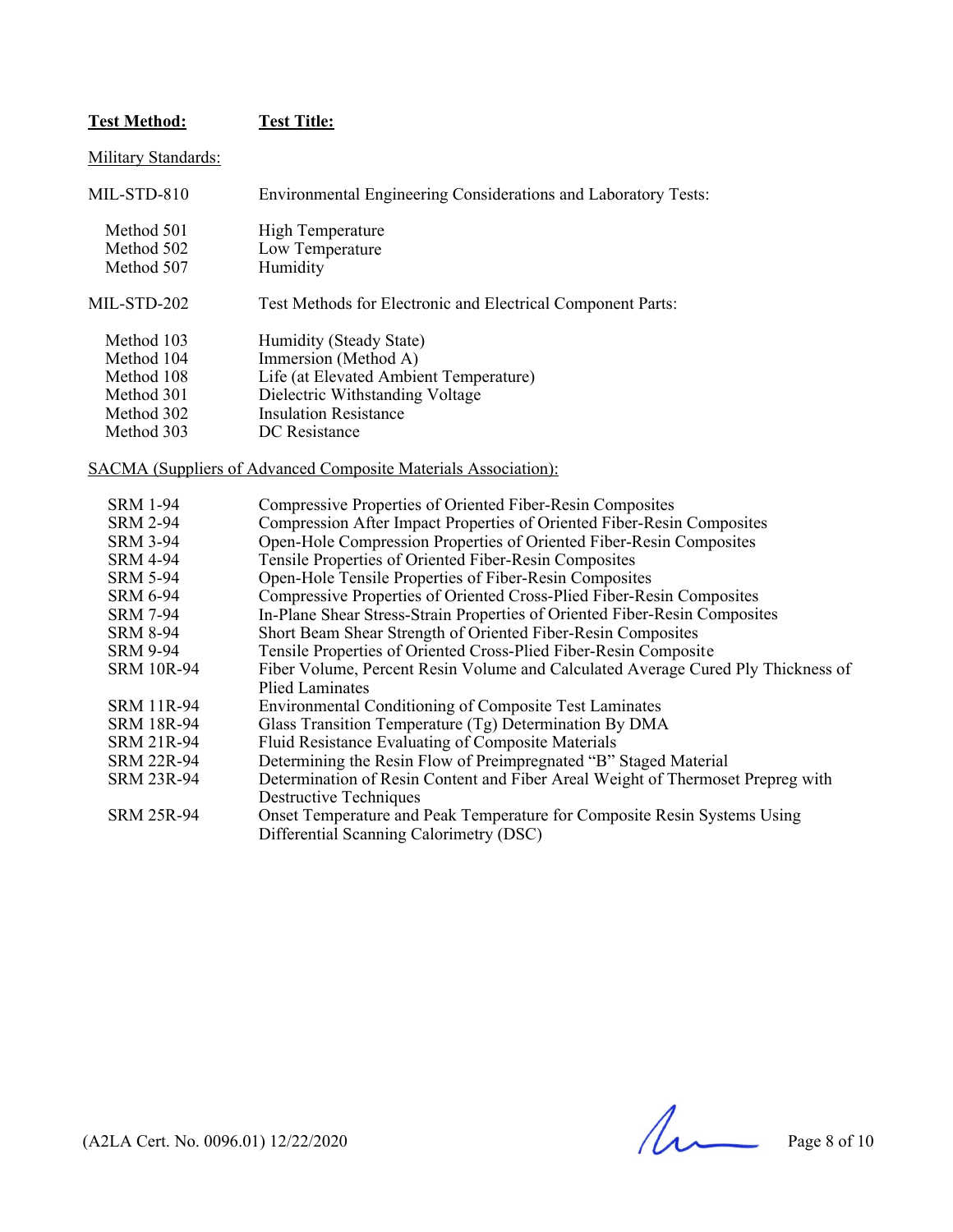#### **Test Method: Test Title:**

Sikorsky

SS9152/PP101 Determination of Glass Transition Temperature by DMA, Single Cantilever Method

SAE (Society of Automotive Engineers)

SAE J2253 Test Procedures for Automotive Structural Composite Materials (Formerly ACCM-T-02)

| Section 8.2         | Specific Gravity              |
|---------------------|-------------------------------|
| Section $8.3 - 8.5$ | Resin / Filler / Void Content |
| Section 9.2         | <b>DMA</b>                    |
| Section 10          | <b>Tensile Testing</b>        |
| Section 11          | <b>Compressive Testing</b>    |
| Section 12          | <b>Shear Testing</b>          |
|                     |                               |

*The laboratory is only accredited for the test methods listed above. The accredited test methods are used in determining compliance with the material specifications listed below. The inclusion of these material specifications on this Scope does not confer laboratory accreditation to the material specifications nor does it confer accreditation for the method(s) embedded within the specifications.* 

| Specification /<br>Standard: | Specification / Standard Title:                                                                                      |
|------------------------------|----------------------------------------------------------------------------------------------------------------------|
| ASTM B987                    | Standard Specification for Carbon Fiber Composite Core (CFCC/TS) for use in Overhead<br><b>Electrical Conductors</b> |
| ASTM D876                    | Electrical Insulation                                                                                                |
| ASTM D <sub>1414</sub>       | Test Methods for Rubber O-Rings                                                                                      |
| ASTM D1675                   | Standard Test Methods for Polyetrafluothylene Tubing                                                                 |
| ASTM D4745                   | Standard Specification for Filled Compounds of Polytetrafluoroethylene (PTFE) Molding<br>and Extrusion Materials     |
| ASTM D <sub>4762</sub>       | Standard Guide for Testing Polymer Matrix Composite Materials                                                        |
| ABD 0031                     | Fireworthiness Requirements Pressurized Section of Fuselage                                                          |
| <b>BOEING D6-51377</b>       | Airplane Fire Worthiness Design Criteria-Pressurized Compartments                                                    |
| $IPC-CC-830$                 | Qualification and Performance of Electrical Insulating Compound for Printed Board<br>Assemblies                      |
| MIL-I-46058                  | General Specification for Insulating Compound, Electrical                                                            |
|                              | (For Coating Printed Circuit Assemblies) (Except Fungus)                                                             |
| $MMM-A-132$                  | Federal Specification for Adhesives, Heat Resistant, Airframe Structural, Metal-to-Metal                             |
| <b>NASA 1092</b>             | <b>Standard Tests for Toughened Resin Composites</b>                                                                 |
| <b>NASA 1142</b>             | NASA / Aircraft Industry Standard Specification for Graphite Fiber-Toughened                                         |
|                              | <b>Thermoset Composite Materials</b>                                                                                 |

 $($ A2LA Cert. No. 0096.01) 12/22/2020 Page 9 of 10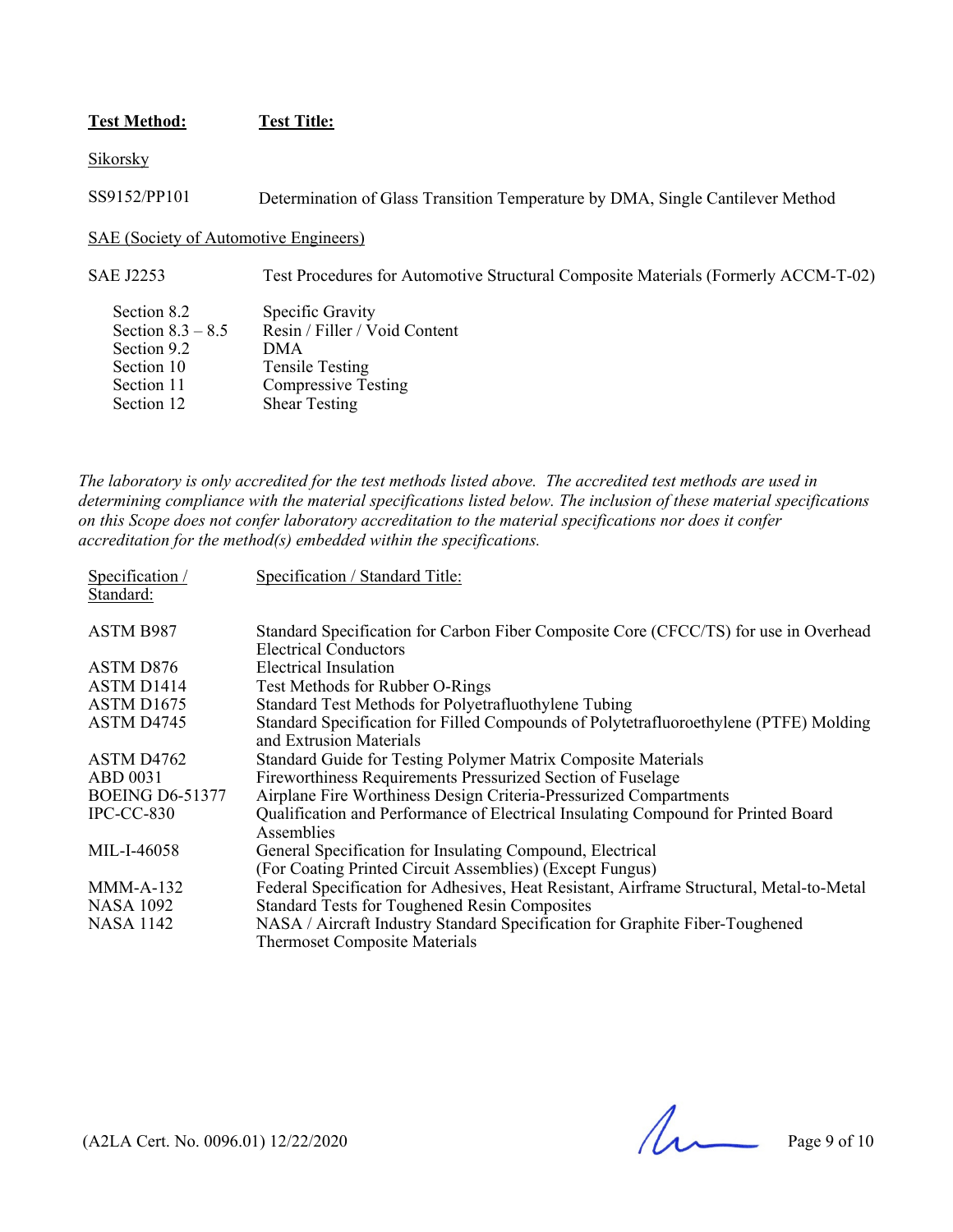<sup>1</sup>This accreditation covers testing performed at the main laboratory listed above, as well as the satellite laboratory *listed below.* 

2 *This laboratory's scope contains withdrawn or superseded methods. As a clarifier, this indicates that the applicable method itself has been withdrawn or is now considered "historical" and not that the laboratory's accreditation for the method has been withdrawn.* 

> ELEMENT LOS ANGELES<sup>1</sup> 15062 Bolsa Chica Huntington Beach, CA 92649 Christopher Kelley Phone: 818 247 4106

| <b>Test Method:</b> | <b>Test Title:</b>                                                                                                                                                                                      |
|---------------------|---------------------------------------------------------------------------------------------------------------------------------------------------------------------------------------------------------|
| ASTM C1275          | Standard Test Method for Monotonic Tensile Behavior of Continuous Fiber-Reinforced<br>Advanced Ceramics with Solid Rectangular Cross-Section Test Specimens at Ambient<br>Temperature                   |
| ASTM C1337          | Standard Test Method for Creep and Creep Rupture of Continuous Fiber-Reinforced<br>Advanced Ceramics Under Tensile Loading at Elevate Temperatures                                                      |
| ASTM C1359          | Standard Test Method for Monotonic Tensile Strength Testing of Continuous Fiber-<br>Reinforced Advanced Ceramics with Solid Rectangular Cross Section Test Specimens at<br><b>Elevated Temperatures</b> |
| ASTM C1360          | Standard Practice for Constant-Amplitude, Axial, Tension-Tension Cyclic Fatigue of<br>Continuous Fiber-Reinforced Advanced Ceramics at Ambient Temperatures                                             |
| ASTM C1361          | Standard Practice for Constant-Amplitude, Axial, Tension-Tension Cyclic Fatigue of<br>Advance Ceramics at Ambient Temperature                                                                           |
| ASTM D3039          | Test Method for Tensile Properties of Polymer Matrix Composite Materials                                                                                                                                |

 $($ A2LA Cert. No. 0096.01) 12/22/2020 Page 10 of 10